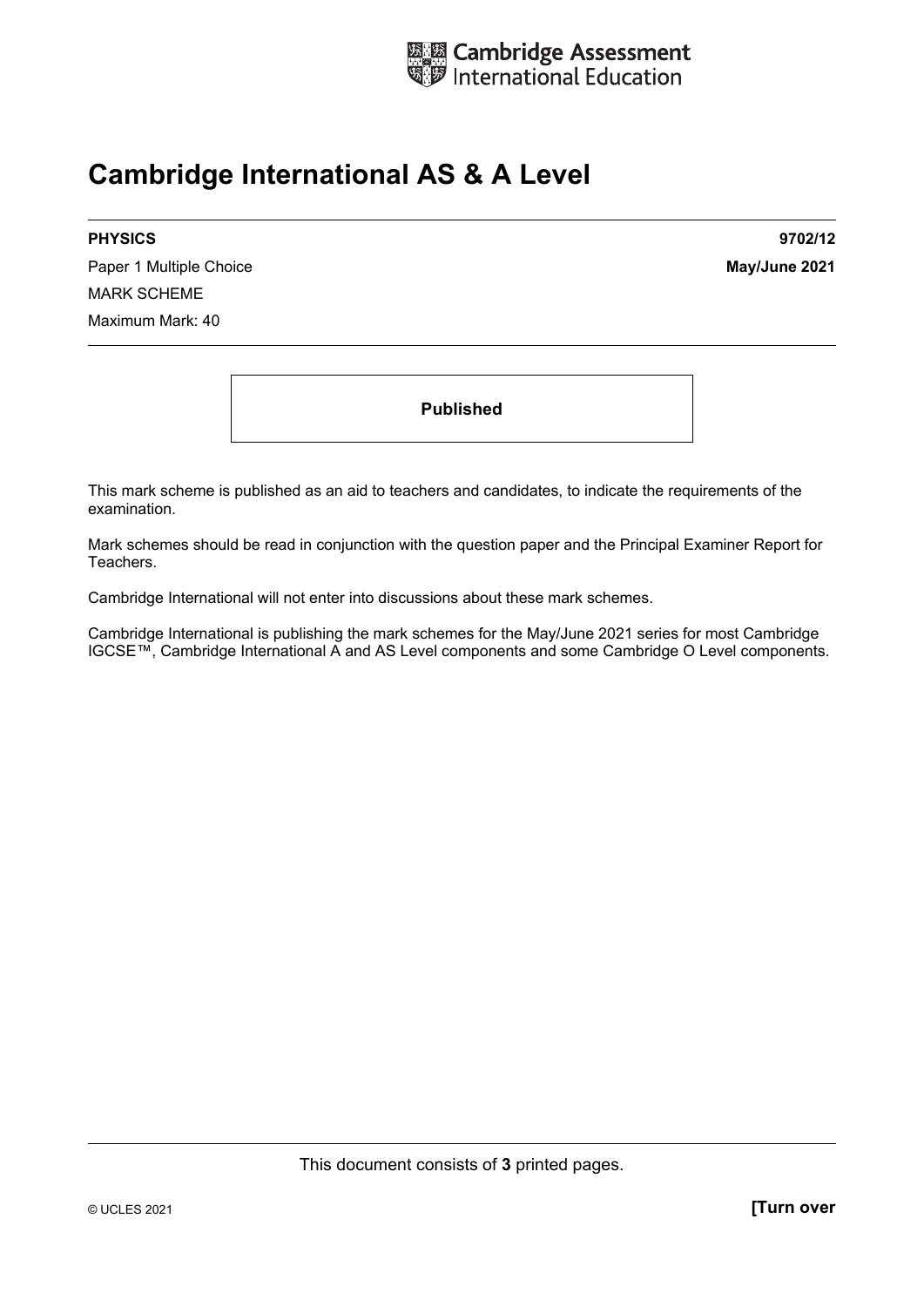| Question                | <b>Answer</b> | <b>Marks</b> |
|-------------------------|---------------|--------------|
| $\mathbf 1$             | $\mathsf D$   | $\mathbf 1$  |
| $\overline{2}$          | $\sf B$       | $\mathbf 1$  |
| $\mathbf{3}$            | D             | $\mathbf 1$  |
| $\overline{\mathbf{4}}$ | D             | $\mathbf 1$  |
| $\mathbf 5$             | $\mathsf D$   | $\mathbf 1$  |
| $\,6$                   | $\mathsf D$   | $\mathbf 1$  |
| $\boldsymbol{7}$        | $\sf B$       | $\mathbf 1$  |
| $\bf 8$                 | $\mathsf C$   | $\mathbf 1$  |
| $\boldsymbol{9}$        | $\sf B$       | $\mathbf 1$  |
| $10\,$                  | D             | $\mathbf 1$  |
| $11$                    | $\mathsf{A}$  | $\mathbf 1$  |
| 12                      | $\mathsf C$   | $\mathbf 1$  |
| 13                      | $\sf B$       | $\mathbf 1$  |
| 14                      | $\mathsf C$   | $\mathbf 1$  |
| $15$                    | $\mathsf{A}$  | $\mathbf 1$  |
| $16\,$                  | $\mathsf{A}$  | $\mathbf 1$  |
| $17$                    | $\mathsf D$   | $\mathbf 1$  |
| 18                      | D             | $\mathbf 1$  |
| $19$                    | $\mathsf{A}$  | $\mathbf 1$  |
| $20\,$                  | D             | $\mathbf 1$  |
| 21                      | $\sf B$       | $\mathbf 1$  |
| 22                      | $\mathsf{A}$  | $\mathbf 1$  |
| 23                      | B             | $\mathbf 1$  |
| 24                      | $\mathsf{A}$  | $\mathbf 1$  |
| $25\,$                  | $\sf B$       | $\mathbf 1$  |
| $26\,$                  | $\mathsf C$   | $\mathbf 1$  |
| $27\,$                  | $\sf B$       | $\mathbf 1$  |
| $28\,$                  | $\sf B$       | $\mathbf 1$  |